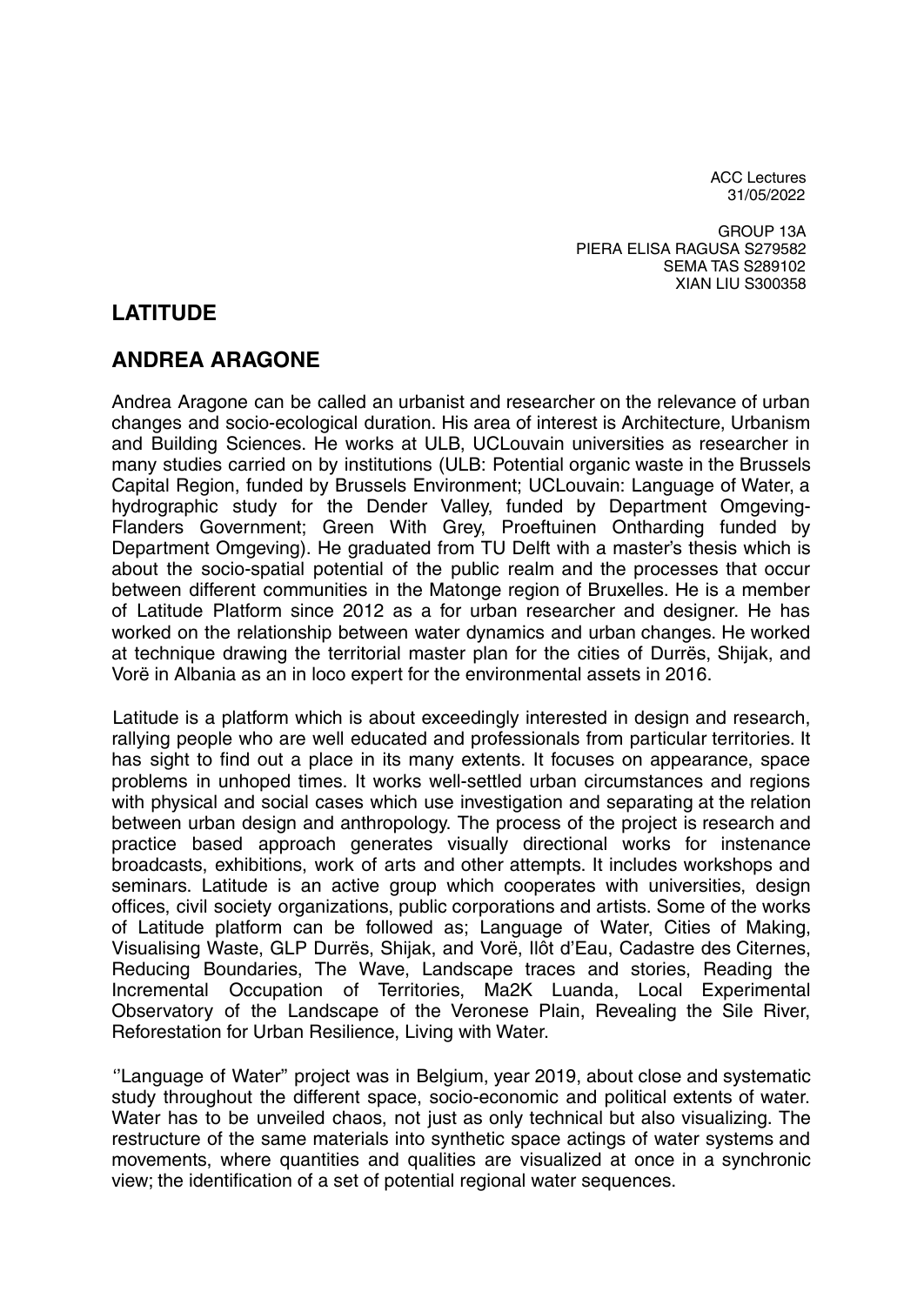''Cities of Making'' project was in Brussels, Belgium; London, UK; Rotterdam, the Netherlands, exploring opportunities for strengthening urban based manufacturing in European cities following years of decline and offshoring. Three main themes: what kinds of technologies and materials will drive contemporary urban manufacturing; where will urban manufacturing be found in cities that have effectively evicted a large manufacturing base and finally how will we bring manufacturing into cities. The goal of the project is to develop a reflection on space, practices and policies with a focus on public authorities and stakeholders.

''Visualizing Waste'' project was in Belgium, year 2017, about understanding the complex structure of stakeholders that in Brussels are concerned with waste management. The work about 1970s by ecologists Duvigneaud and Denayer-De Smet on the biological productivity of green spaces of the region, and through the vectorialisation and land-cover classification of green places from contemporary satellite images, the GIS model allows to quantify potential production of organic waste from the various resource identified.

''GLP Durrës, Shijak, and Vorë'' project was in Durrës, Shijak and Vorë, Albania, year 2016, about offer a new exploring of the region of Durrës, Shijak and Vorë by highlighting their existing potentials and making them looking for a new vision. This vision helps future development to be placed in such a way as to reinforce the landscape, enhancing economic development and avoiding further land consumption. The strategy is to expound the region as a park: an urban system in which the materials of the landscape become the main criteria.

''Ilôt d'Eau'' project was in Forest, Brussels, Belgium between 2015-2017 year, about the opportunity to find room for water within the private realm of the building block. During four different co-design workshops, students and tutors have worked in close contact with the occupants, to discuss ideas, constraints and opportunities for a sensitive every-day water management. The bottom-up water management projects born from the first atelier have now been realized and will serve as pilot projects for the rest of the initiatives.

''Cadastre des Citernes'' project was in Forest, Brussels, Belgium, 2015, raising awareness among the inhabitants and the city users about the consequences of private and public management of rainwater in urban issues. A table has been arranged in the public square and occupants were asked to fill in their own rainwater tank real or imaginary on the map to express if they had water-related problems in their region, to describe the measures they take to face the problems, to tell how they use water at home.

''Reducing Boundaries'' project was in Porto Alegre, Brazil; Brussels, Belgium, between 2014- 2017, about understanding exclusion through informal security defensive systems in substantial urban regions. The methodology about anthropology, urbanism and design was applied to the research ranging from space and media analysis to ethnographic fieldwork and in depth interviews with the aim of unfolding spatial modifications and behaviors of urban elites according to their perception of security, and their related discourses and practices.

''The wave'' project was in Vajont Dam, Italy, year 2015, about one of the most tragic and paradigmatic man-driven disasters that has affected the Italian territory in the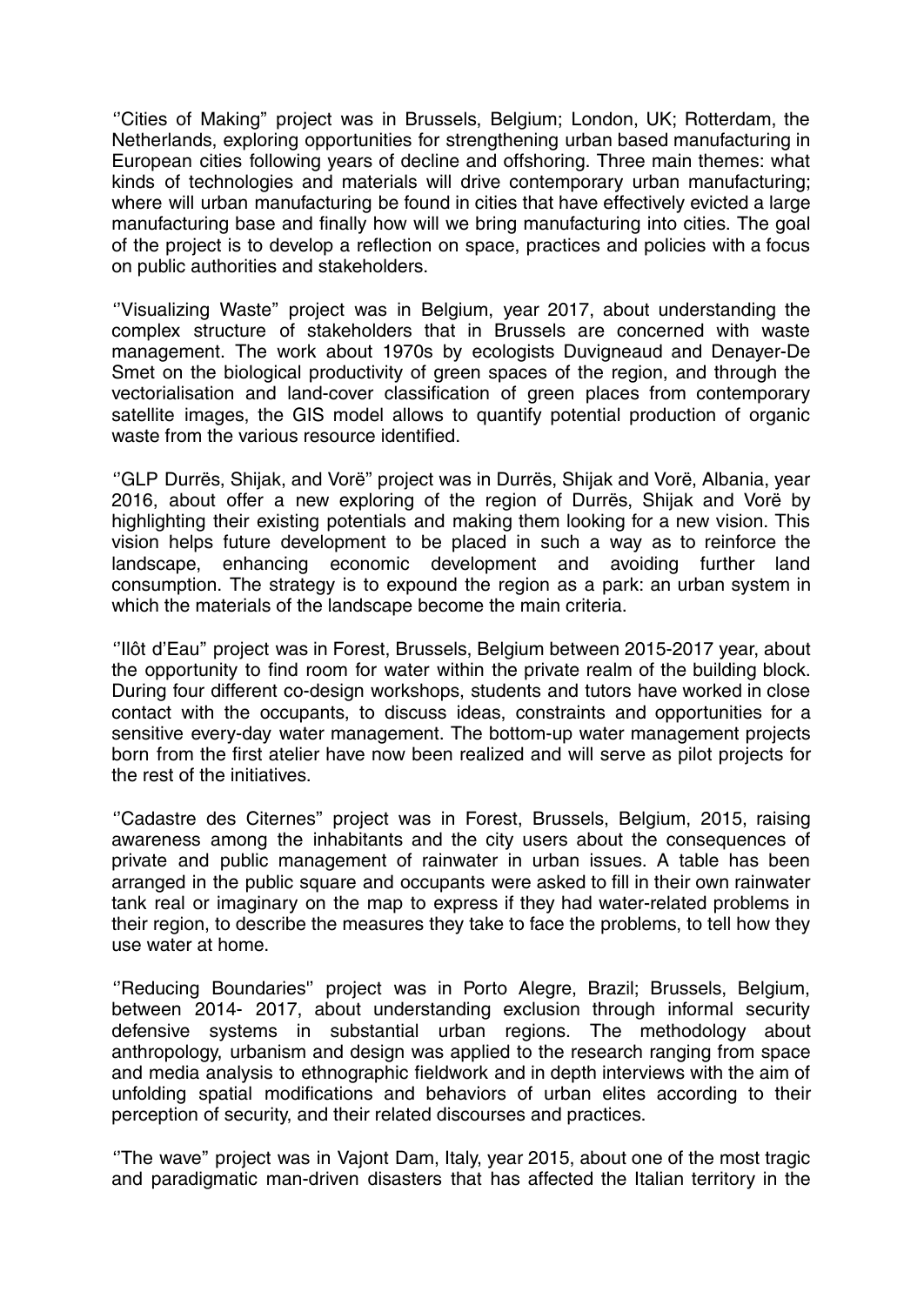last century. It's about landslides and waves in an abstract (a model) or contextual (a serigraphy) way are measurable images of the past; to "give voice" and "shape the body" of the event. The base is an offset printed map of the Italian Military Geographic Institute of 1962. The suspended model shows the pure shapes and the exact quantities of material (water, soil) involved in the disaster, which have never been represented as such. The choice is to not represent the context, but rather just the tension between the two elements that generated the event in their exact position.

''Landscape traces and stories'' project was in Ronco all'Adige, Verona, Italy, between 2014-2015 years, about the evolution of the surrounding landscape over the last three centuries. Five fragments 'cropped' from the surrounding landscape and 'planted in the garden' to tell about some of the key spatial on-going processes, emergencies and materials of the same landscape.

Reading the Incremental Occupation of Territories'' project was in Sào Paulo, Brazil, year 2013, about raising awareness about the effects that small actions, repeated hundreds of thousands of times, can have on the territory. In a time that brings together the global economic crisis and a strong urbanization.

"Mobile Access to Knowledge: Culture and Safety in Africa. Documenting and assessing the impact of cultural events and public art on urban safety" project was in Luanda, Angola, 2012-2014 year, focused on safety using a pluri-disciplinary and comparative approach. The study is based on the analysis of cultural events and public art installations produced in three African cities characterized by high levels of insecurity: Douala (Cameroon), Johannesburg (South Africa), and Luanda (Angola).

''Local Experimental Observatory of the Landscape of the Veronese Plain'' project was in Verona, Italy, 2012-2014 year, about experience in urban, socio-economic and landscape research. The heterogeneous composition of the observatory and the coexistence of subjects with different heritage and technical, historical, economical and social experiences, could guarantee the design of realistic projects.

''Revealing the Sile River'' project was in Treviso, Italy, 2012 - 2013 year, about The assignment was the research of to what extent and how the urban development processes of the last 60 years affected the water flow of the Sile River. The transformations have been studied at the alterations occurring to the basic spatial elements of the territory and how the management of water changed at this fine-grained scale.

"Reforestation for Urban Resilience" project was in Milan, Italy, 2012 year, about design tools to reoccur urban regions as new integrated reforestation devices. Both public spaces and unbuilt private areas can be temporarily forested to support the urban texture providing a number of productive and public services.

''Veneto 2100: Living with Water'' project was in Veneto Region, Italy, between 2011-2013, about the risk related to water flow dysfunctions affecting three very different landscape of the Veneto Region (Italy): the pervasively urbanized landscape of the flatlands along the Piave River (Treviso), the Verona's hilly landscape, and the delta areas of the Po River just south of the Venice Lagoon.